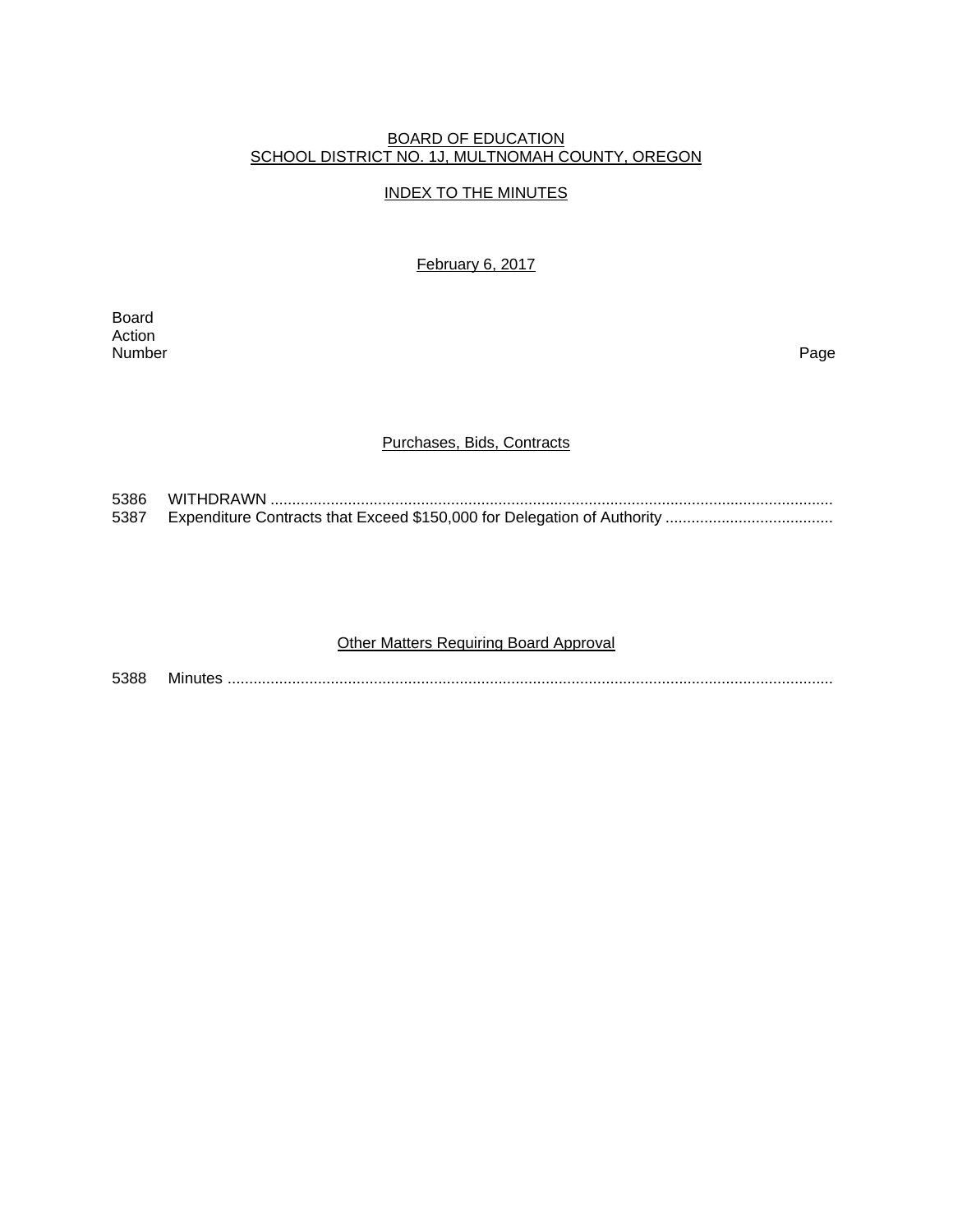# Purchases, Bids, Contracts

The Interim Superintendent RECOMMENDED adoption of the following items:

#### Numbers 5386 and 5387

Resolution 5386 was withdrawn.

Director Knowles moved and Director Esparza Brown seconded the motion to adopt Resolution 5387. The motion was put to a voice vote and passed unanimously (6-yes, 0-no), with Director Anthony absent and Student Representative Bradley voting yes, unofficial.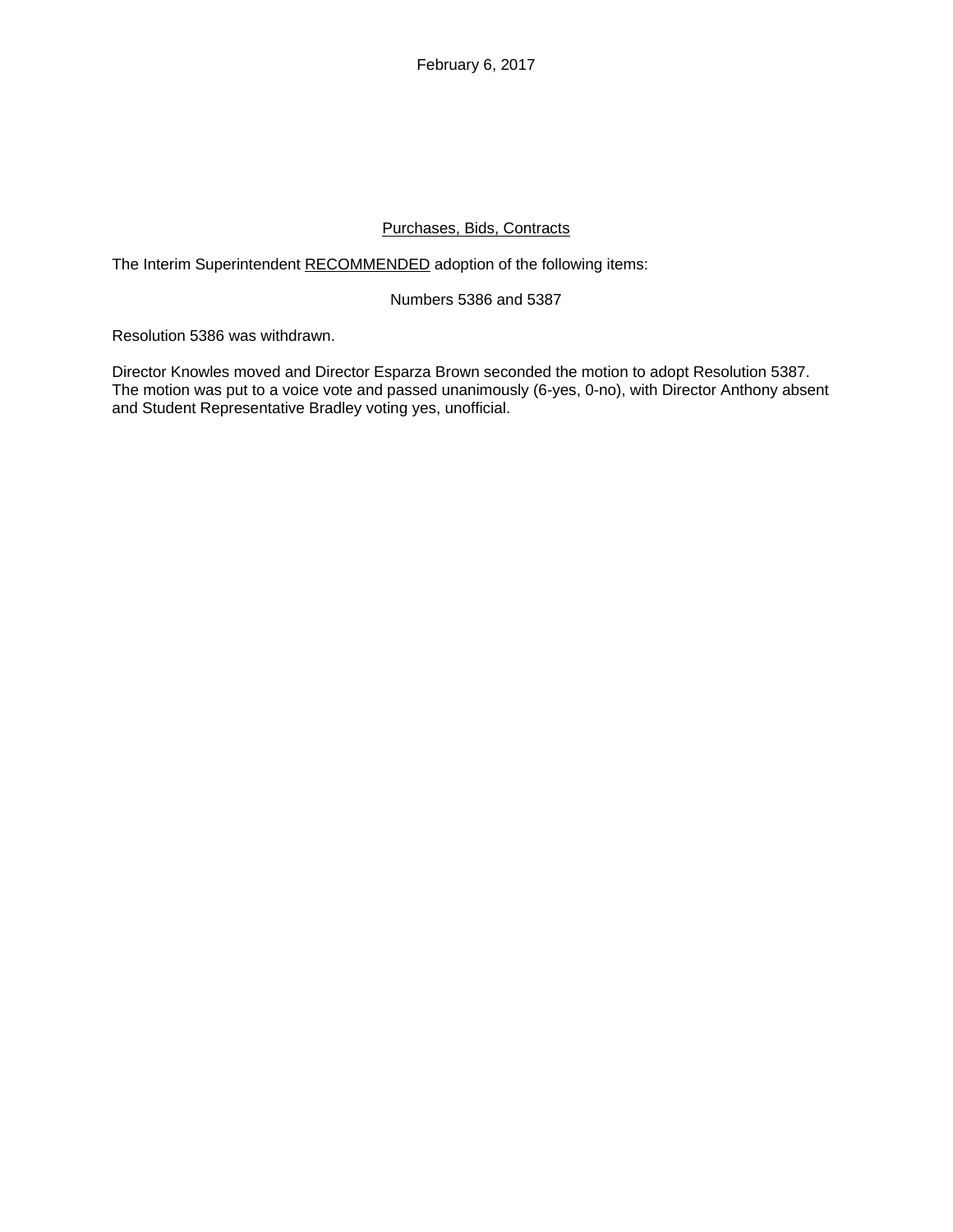# **RESOLUTION No. 5386**

# **WITHDRAWN**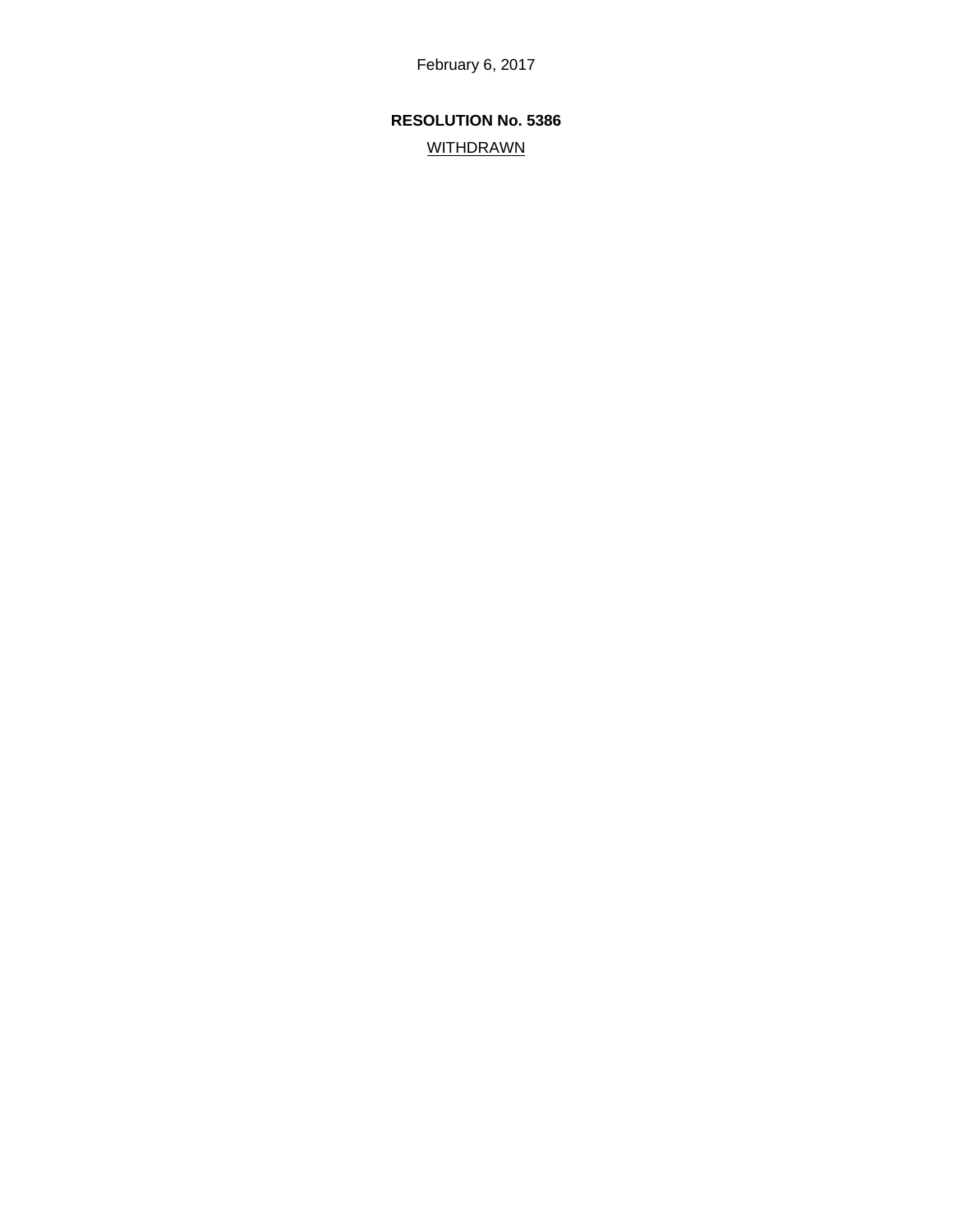# **RESOLUTION No. 5387**

### Expenditure Contracts that Exceed \$150,000 for Delegation of Authority

# **RECITAL**

Portland Public Schools ("District") Public Contracting Rules PPS-45-0200 ("Authority to Approve District Contracts; Delegation of Authority to Superintendent") requires the Board of Education ("Board") enter into contracts and approve payment for products, materials, supplies, capital outlay, equipment, and services whenever the total amount exceeds \$150,000 per contract, excepting settlement or real property agreements. Contracts meeting this criterion are listed below.

# **RESOLUTION**

The Superintendent recommends that the Board approve these contracts. The Board accepts this recommendation and by this resolution authorizes the Deputy Clerk to enter into the following agreements.

 $\overline{1}$ 

| <b>Contractor</b>                                     | <b>Contract</b><br><b>Term</b>                                                             | <b>Contract Type</b>                  | <b>Description of Services</b>                                                                                                                                                        | Contract<br>Amount                                                                  | Responsible<br>Administrator,<br><b>Funding Source</b> |
|-------------------------------------------------------|--------------------------------------------------------------------------------------------|---------------------------------------|---------------------------------------------------------------------------------------------------------------------------------------------------------------------------------------|-------------------------------------------------------------------------------------|--------------------------------------------------------|
| <b>Schetky Northwest</b>                              | 2/7/2017                                                                                   | Purchase Order<br>PO 134112           | <b>Pursuant to Cooperative</b><br>Agreement, COA 60560,<br>purchase two 12-passenger<br>buses with lift wheelchair<br>station.                                                        | \$153,594                                                                           | C. Wilton<br><b>Fund 101</b><br>Dept. 5560             |
|                                                       |                                                                                            |                                       | <b>Cooperative Procurement</b><br>Group: N/A<br>Administering Agency: Lane<br><b>County School District</b>                                                                           |                                                                                     |                                                        |
| PBS Engineering and<br>Environmental, Inc.            | 02/07/17<br>through<br>02/07/18                                                            | <b>Related Services</b><br>RS 64043   | District-wide Environmental<br>Consulting services on an as<br>needed basis.                                                                                                          | Original Term<br>\$1,000,000<br>\$5,000,000 over<br>maximum<br>contract term        | C. Wilton<br><b>Fund 101</b><br>Dept. 5597             |
|                                                       | Option to<br>renew<br>annually<br>through<br>02/07/2022                                    |                                       | Maximum contract term through<br>02/07/2022<br>RFP 2016-2136                                                                                                                          |                                                                                     |                                                        |
| <b>Professional Service</b><br>Industries, Inc. (PSI) | 02/07/17<br>through<br>02/07/18<br>Option to<br>renew<br>annually<br>through<br>02/07/2022 | <b>Related Services</b><br>RS 64044   | District-wide Environmental<br>Consulting services on an as<br>needed basis.<br>Maximum contract term through<br>02/07/2022<br>RFP 2016-2136                                          | <b>Original Term</b><br>\$1,000,000<br>\$5,000,000 over<br>maximum<br>contract term | C. Wilton<br><b>Fund 101</b><br>Dept. 5597             |
| Camfill USA, Inc.                                     | 2/7/2017<br>through<br>1/31/2018                                                           | <b>Services</b><br>S 64162            | Provide air filters and<br>replacement services for<br>District HVAC systems.<br>Maximum contract term through<br>1/31/2021<br>RFP 2015-1967                                          | \$120,000<br>\$480,000 over<br>maximum<br>contract term.                            | C. Wilton<br><b>Fund 101</b><br>Dept. 5592             |
| Instructure, Inc.                                     | 2/7/2017<br>through<br>6/30/2020                                                           | Cooperative<br>Agreement<br>COA 64106 | Provide "Canvas" cloud based<br>software application for the<br>administration, documentation,<br>tracking, reporting and delivery<br>of e-learning courses and<br>training programs. | \$377,208                                                                           | J. Klein<br><b>Fund 191</b><br>Dept. 5581              |

# **NEW CONTRACTS**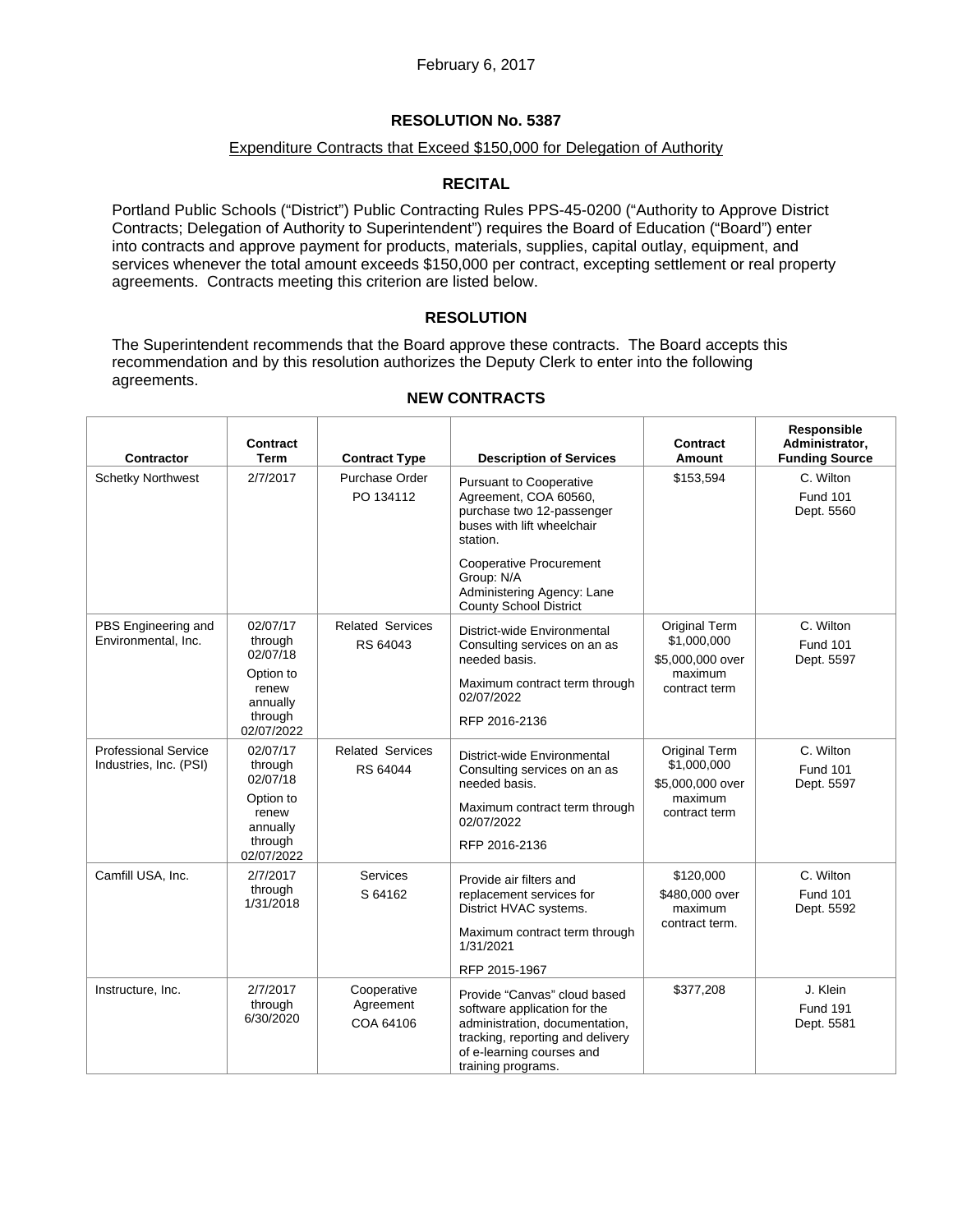# **NEW INTERGOVERNMENTAL AGREEMENTS ("IGAs")**

No New IGAs

# **AMENDMENTS TO EXISTING CONTRACTS**

No New Amendments

*Y. Awwad*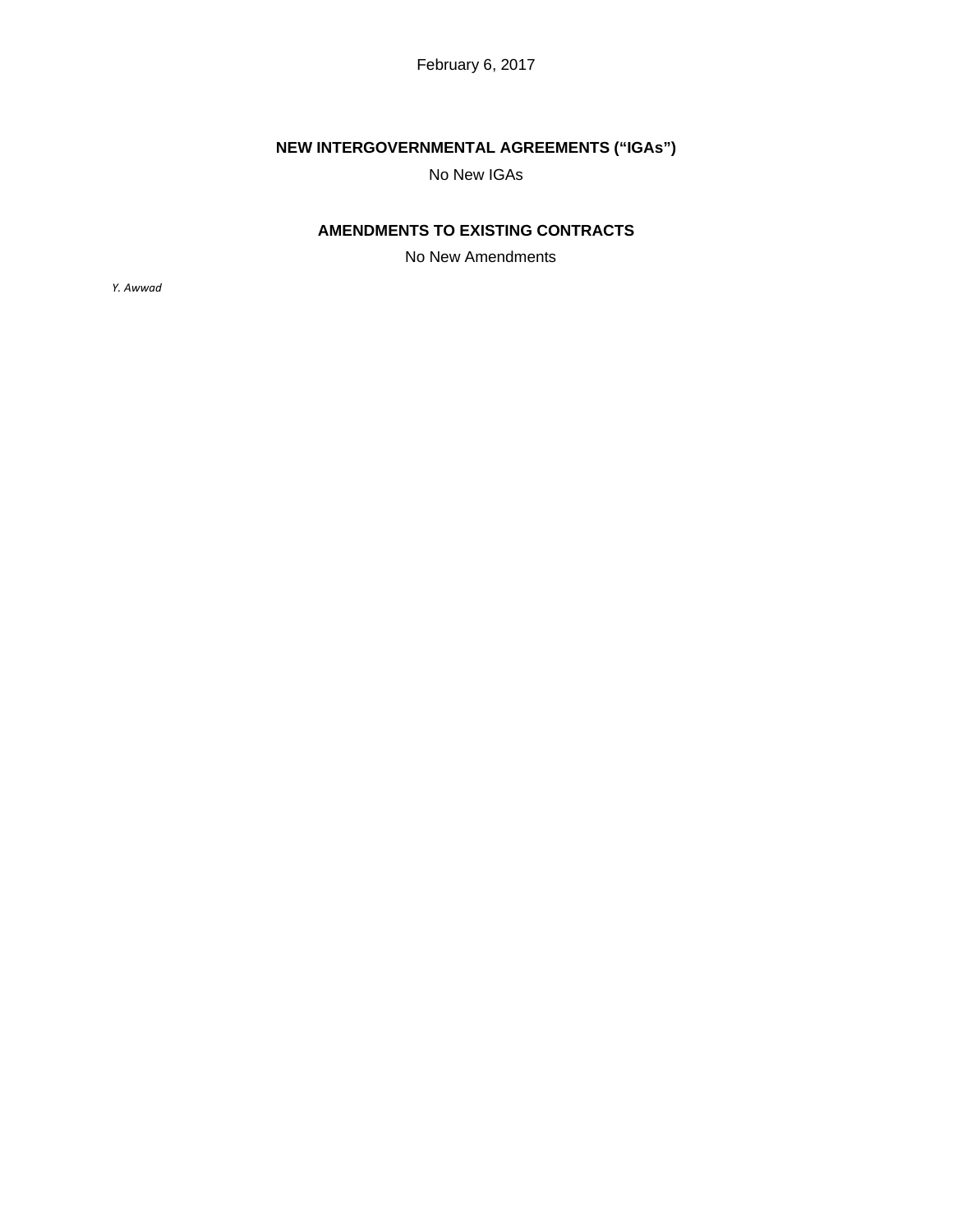# Other Matters Requiring Board Approval

The Interim Superintendent RECOMMENDED adoption of the following item:

Number 5388

Director Knowles moved and Director Esparza Brown seconded the motion to adopt the above numbered item. The motion was put to a voice vote and passed unanimously (6-yes, 0-no), with Director Anthony absent and Student Representative Bradley voting yes, unofficial.